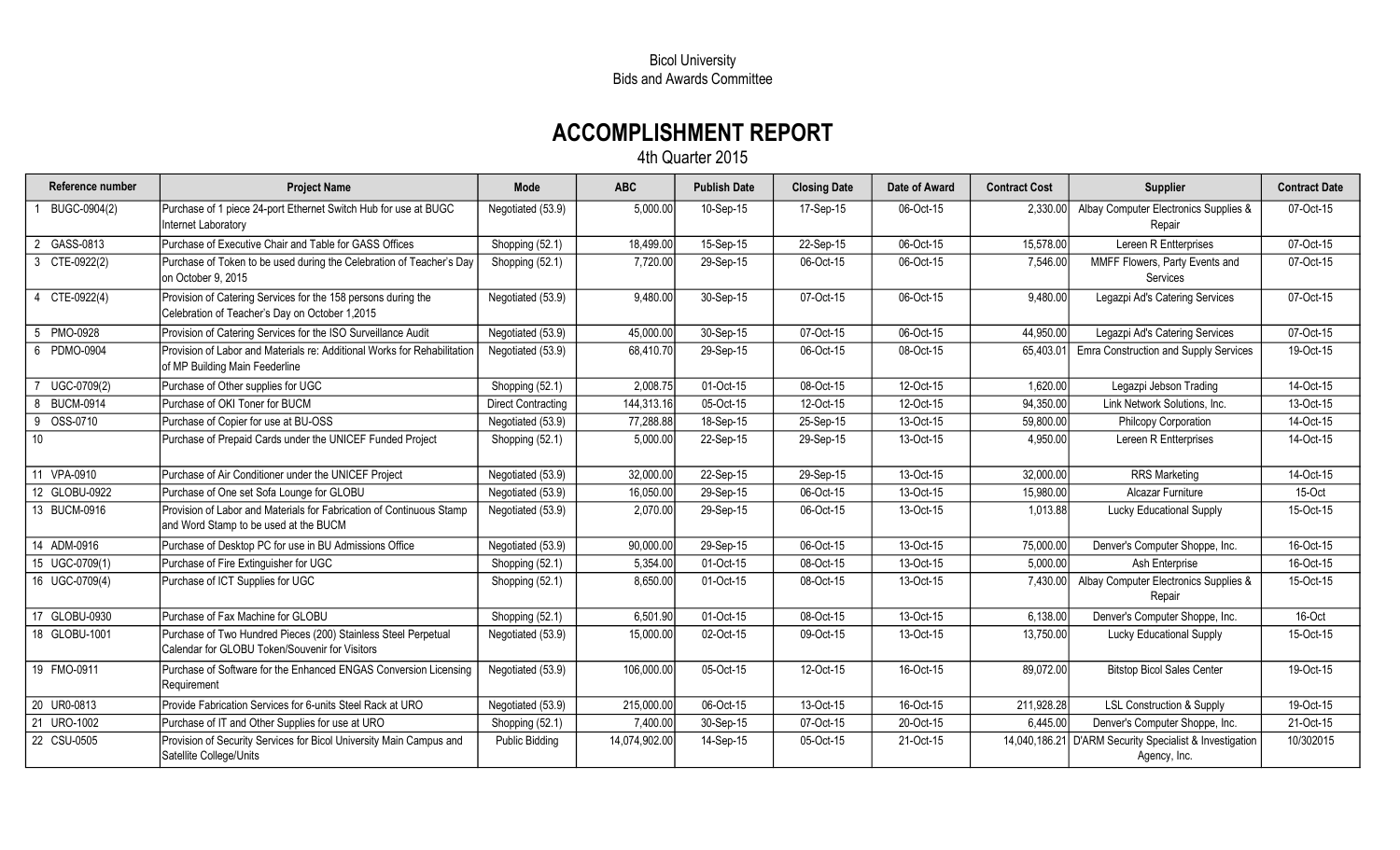| 23 BUCAF-0715   | Purchase of Miscellaneous Devices for PCARRD Watershed Project                                                                                        | <b>Public Bidding</b> | 1,375,000.00 | 15-Sep-15   | 05-Oct-15 | 21-Oct-15 | 378,000.00 | <b>Philinstrument Corporation</b>                            | 03-Oct-15 |
|-----------------|-------------------------------------------------------------------------------------------------------------------------------------------------------|-----------------------|--------------|-------------|-----------|-----------|------------|--------------------------------------------------------------|-----------|
|                 |                                                                                                                                                       |                       |              |             |           | 21-Oct-15 | 98,000.00  | <b>Philinstrument Corporation</b>                            | 03-Oct-15 |
|                 |                                                                                                                                                       |                       |              |             |           | 21-Oct-15 | 156,000.00 | <b>Philinstrument Corporation</b>                            | 03-Oct-15 |
|                 |                                                                                                                                                       |                       |              |             |           | 21-Oct-15 | 69,000.00  | Philinstrument Corporation                                   | 03-Oct-15 |
|                 |                                                                                                                                                       |                       |              |             |           | 21-Oct-15 | 220,000.00 | <b>Philinstrument Corporation</b>                            | 03-Oct-15 |
| 24 BUGASS       | Purchase of Digital Camera, Desktop PC, Printers and Copiers for<br><b>GASS Offices</b>                                                               | Negotiated (53.1)     | 576,935.00   | $24-Sep-15$ | 01-Oct-15 | 21-Oct-15 | 318,250.00 | Philcopy Corporation                                         | 03-Oct-15 |
| 25 GASS         | Purchase of Computer and Printer Supplies for GASS Offices                                                                                            | Negotiated (53.1)     | 371,638.25   | 06-Oct-15   | 13-Oct-15 | 21-Oct-15 | 312,649.00 | Denver's Computer Shoppe, Inc.                               | 23-Oct-15 |
| 26 GASS-0813    | Purchase of Digital Camera, Desktop PC and Printers for GASS<br>Offices                                                                               | Negotiated (53.9)     | 256,935.00   | 09-Oct-15   | 16-Oct-15 | 21-Oct-15 | 75,000.00  | <b>Bitstop Bicol Sales Center</b>                            | 22-Oct-15 |
|                 |                                                                                                                                                       |                       |              |             |           | 21-Oct-15 | 48,000.00  | Denver's Computer Shoppe, Inc.                               | 22-Oct-15 |
|                 |                                                                                                                                                       |                       |              |             |           | 21-Oct-15 | 5,118.00   | Denver's Computer Shoppe, Inc.                               | 22-Oct-15 |
|                 |                                                                                                                                                       |                       |              |             |           | 21-Oct-15 | 43,000.00  | Denver's Computer Shoppe, Inc.                               | 22-Oct-15 |
|                 |                                                                                                                                                       |                       |              |             |           | 21-Oct-15 | 9,578.00   | Family Audio-Video Center                                    | 22-Oct-15 |
|                 |                                                                                                                                                       |                       |              |             |           | 21-Oct-15 |            | 3,990.00 Albay Computer & Electronic Supplies and<br>Repair  | 22-Oct-15 |
|                 |                                                                                                                                                       |                       |              |             |           | 21-Oct-15 |            | 15,995.00 Albay Computer & Electronic Supplies and<br>Repair | 22-Oct-15 |
| 27 VPAA-1009(1) | Provide Venue and Catering Services for the Strengthening the<br>Gender Responsive Student Services of the University on October 26-<br>27, 2015      | Negotiated (53.1)     | 53,900.00    | 13-Oct-15   | 20-Oct-15 | 21-Oct-15 | 50,050.00  | <b>AVP Catering Services</b>                                 | 23-Oct-15 |
| 28 PMO-0722     | Provide Vebue for 60 Persons in connection with the conduct of<br>Strategic Planning of Bicol Univeristy                                              | Negotiated (53.1)     | 144,000.00   | 13-Oct-15   | 20-Oct-15 | 21-Oct-15 | 144,000.00 | Coastal View Beach Resort                                    | 26-Oct-15 |
| 29 GASS         | Purchase of Office Supplies for GASS Offices                                                                                                          | Negotiated (53.1)     | 545,004.10   | 06-Oct-15   | 13-Oct-15 | 22-Oct-15 | 132,812.15 | Lucky Educational Supply                                     | 23-Oct-15 |
|                 |                                                                                                                                                       |                       |              |             |           | 22-Oct-15 | 5,014.00   | Legazpi Jebson Trading                                       | 23-Oct-15 |
|                 |                                                                                                                                                       |                       |              |             |           | 22-Oct-15 | 42,618.55  | Legazpi General Merchandise                                  | 23-Oct-15 |
|                 |                                                                                                                                                       |                       |              |             |           | 22-Oct-15 |            | 94,569.66 New Evaness Educational Supply & Gen.<br>Mdse.     | 23-Oct-15 |
|                 |                                                                                                                                                       |                       |              |             |           | 22-Oct-15 | 96,542.50  | <b>JMBEL Enterprises</b>                                     | 23-Oct-15 |
| 30 NSTP-1021    | Purchase of Office Supplies for use during the Seminar-Workshop on<br>Strengthening the Gender Responsive Student Services on October 26-<br>27, 2015 | Shopping (52.1)       | 6,000.00     | 16-Oct-15   | 23-Oct-15 | 24-Oct-15 | 3,682.61   | Legazpi General Merchandise                                  | 26-Oct-15 |
| 31 BUGC-1012    | Provision of Catering Services for BUGC College teaching Training on<br>November 3-4, 2015                                                            | Negotiated (53.9)     | 35,000.00    | 21-Oct-15   | 28-Oct-15 | 28-Oct-15 | 32,500.00  | Mahogany Grand Lodge                                         | 29-Oct-15 |
| 32 BUCM-1009(1) | Purchase of Carpentry and Plumbing Supplies for use at BUCM                                                                                           | Shopping (52.1)       | 107,459.90   | 23-Oct-15   | 30-Oct-15 | 30-Oct-15 | 72,896.50  | New Vicente Dy Enterprises                                   | 03-Nov-15 |
| 33 UL-0806(1-C) | Purchase of Office Appliances for University Library                                                                                                  | Negotiated (53.9)     | 55,372.00    | 20-Oct-15   | 27-Oct-15 | 02-Nov-15 | 1,250.00   | Kaneda Trading                                               | 04-Nov-15 |
|                 |                                                                                                                                                       |                       |              |             |           | 02-Nov-15 | 38,000.00  | Lereen Enterprises                                           | 04-Nov-15 |
|                 |                                                                                                                                                       |                       |              |             |           | 02-Nov-15 | 13,105.00  | <b>RRS Marketing</b>                                         | 04-Nov-15 |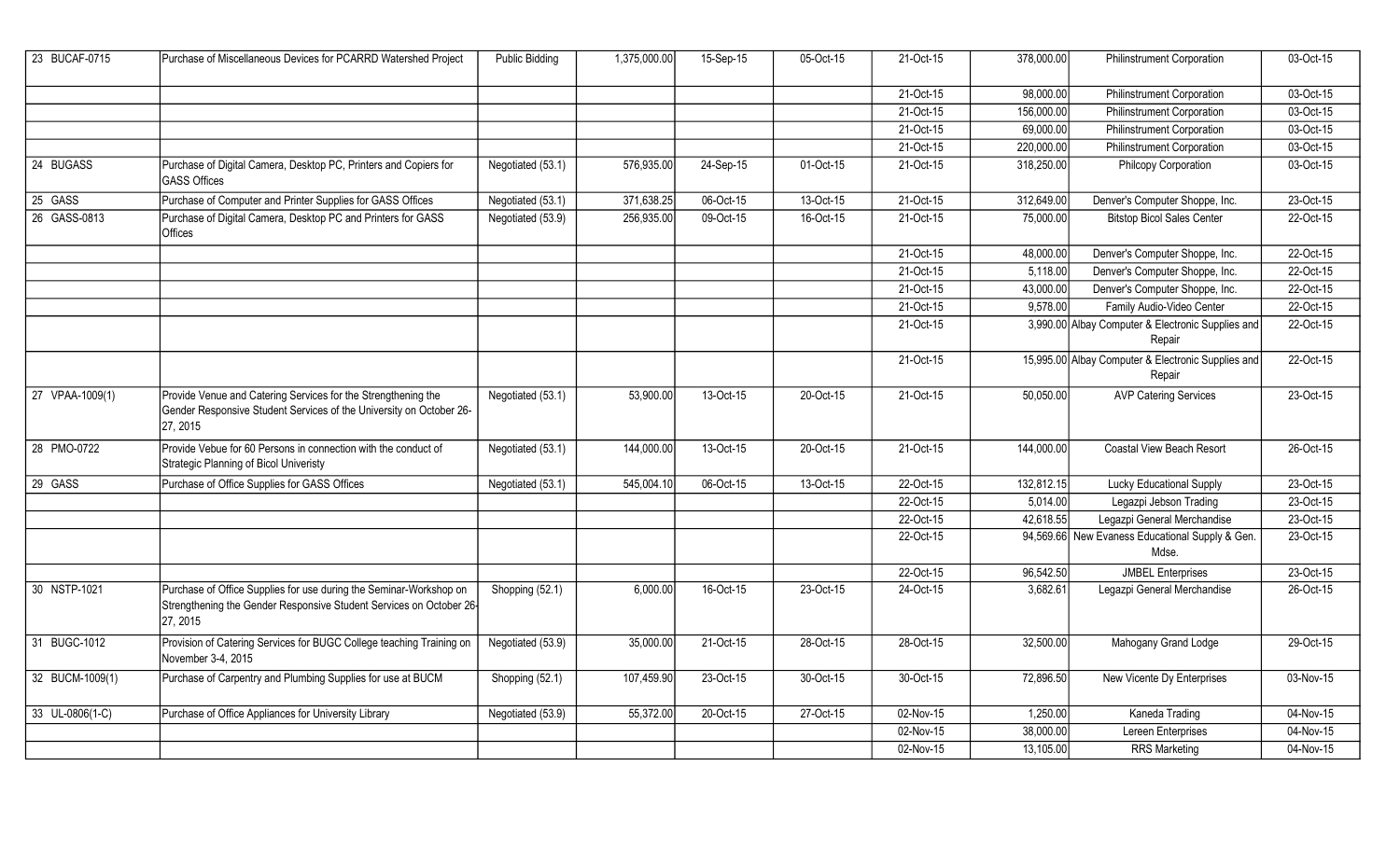| 34 BUGC-1006(1)   | Purchase of Office Furniture and Equipment for BUGC                                                                              | Negotiated (53.9)         | 133,450.00   | 20-Oct-15               | 27-Oct-15 | 02-Nov-15               | 54,600.00  | Lereen R Enterprises                                          | 05-Nov-15 |
|-------------------|----------------------------------------------------------------------------------------------------------------------------------|---------------------------|--------------|-------------------------|-----------|-------------------------|------------|---------------------------------------------------------------|-----------|
|                   |                                                                                                                                  |                           |              |                         |           | 02-Nov-15               | 47,690.00  | Legazpi Jebson Trading                                        | 03-Nov-15 |
| 35                | Purchase of Office Appliances for BUGC                                                                                           | Negotiated (53.9)         | 90,288.00    | 20-Oct-15               | 27-Oct-15 | 02-Nov-15               | 1,250.00   | Kaneda Trading                                                | 04-Nov-15 |
|                   |                                                                                                                                  |                           |              |                         |           | 02-Nov-15               | 38,000.00  | Lereen Enterprises                                            | 04-Nov-15 |
|                   |                                                                                                                                  |                           |              |                         |           | $\overline{02}$ -Nov-15 | 13,105.00  | <b>RRS Marketing</b>                                          | 04-Nov-15 |
| 36 BUGC-1013      | Purchase of 1,260 pieces Velum board for use in BUGC Registrar's<br>Office                                                       | Shopping (52.1)           | 3,000.00     | 20-Oct-15               | 27-Oct-15 | 02-Nov-15               | 2,998.00   | Legazpi General Merchandise                                   | 03-Nov-15 |
| 37 ARO-1007(B)    | Purchase of Airconditioner for use at BU Alumni Relations Office                                                                 | Shopping (52.1)           | 30,000.00    | 21-Oct-15               | 28-Oct-15 | 02-Nov-15               | 26,780.00  | <b>RRS Marketing</b>                                          | 03-Nov-15 |
| 38 MPS-1013(1)    | Provision of Labor and Materials for the Repair & Machine Shop<br>Services for the BU Vehicle, Mitsubishi Adventure (SFK 721)    | Negotiated (53.9)         | 22,550.00    | 23-Oct-15               | 30-Oct-15 | 02-Nov-15               | 21,500.00  | Ravalo Machine Shop & Auto Supply                             | 04-Nov-15 |
| 39 BUCAF-2015-015 | Additional Electrical Requirements for the Repair, Improvement and<br>Upgrading of Coconut Tissue Culture Laboratory, Phase IV B | Negotiated (53.4)         | 384,074.60   | n/a                     | n/a       | 03-Nov-15               | 384,074.60 | J Purisima Enterprises                                        | 23-Nov-15 |
| 40 UGC-0709(3)    | Purchase of Office and other Supplies for UGC                                                                                    | Shopping (52.1)           | 42,499.00    | 01-Oct-15               | 08-Oct-15 | 04-Nov-15               | 37,912.00  | Legazpi General Merchandise                                   | 06-Nov-15 |
| 41 USO-0907       | Provision of Labor and Materials for the Fabrication and Installation of<br>Door and Steel Frame Rack for GASS Supply Office     | Negotiated (53.9)         | 50,000.00    | 14-Oct-15               | 28-Oct-15 | 04-Nov-15               | 49,757.67  | <b>IMS Construction</b>                                       | 05-Nov-15 |
| 42 ADM-1019       | Purchase of Kyocera Copier Supplies for Admissions Office                                                                        | <b>Direct Contracting</b> | 44,650.00    | 28-Oct-15               | 04-Nov-15 | 04-Nov-15               | 44,282.00  | Philcopy Corporation                                          | 05-Nov-15 |
| 43 ARO-1007(A)    | Purchase of ICT Equipment for use at BU Alumni Relations Office                                                                  | Shopping (52.1)           | 30,000.00    | 21-Oct-15               | 28-Oct-15 | 05-Nov-15               | 29,118.00  | Denver's Computer Shoppe, Inc.                                | 06-Nov-15 |
| 44 ARO-1007(C)    | Purchase of Chair and Filling Cabinet for use in BU Alumni Relations<br>Office                                                   | Shopping (52.1)           | 20,000.00    | 21-Oct-15               | 28-Oct-15 | 05-Nov-15               | 13,450.00  | Lereen Enterprises                                            | 06-Nov-15 |
| 45 OSS-0918(2)    | Purchase of Printer for use at BU-OSS                                                                                            | Negotiated (53.9)         | 3,500.00     | 27-Oct-15               | 03-Nov-15 | 05-Nov-15               |            | 3,300.00 Albay Computer & Electronic Supplies and<br>Repair   | 06-Nov-15 |
| 46 ADM-0914(A)    | Purchase of Office and Other Supplies for use at BU Admissions<br>Office                                                         | Shopping (52.1)           | 21,860.00    | 27-Oct-15               | 03-Nov-15 | 05-Nov-15               | 14,839.50  | Golden Circle Enterprises                                     | 06-Nov-15 |
| 47 BUCM-1021      | Purchase of UPS for BUCM                                                                                                         | Negotiated (53.9)         | 6,300.00     | $\overline{27-0}$ ct-15 | 03-Nov-15 | 05-Nov-15               | 6,201.00   | <b>Bitstop Bicol Sales Center</b>                             | 06-Nov-15 |
| 48 OSS-0710(A)    | Purchase of ICT Supplies for BU-OSS                                                                                              | Negotiated (53.9)         | 91,820.00    | 23-Oct-15               | 30-Oct-15 | 06-Nov-15               |            | 39,200.00 Albay Computer & Electronic Supplies and<br>Repair  | 09-Nov-15 |
|                   |                                                                                                                                  |                           |              |                         |           | 06-Nov-15               | 7,100.00   | <b>Bitstop Bicol Sales Center</b>                             | 09-Nov-15 |
|                   |                                                                                                                                  |                           |              |                         |           | 06-Nov-15               | 13,925.00  | Denver's Computer Shoppe, Inc.                                | 09-Nov-15 |
|                   |                                                                                                                                  |                           |              |                         |           | 06-Nov-15               | 10,785.00  | Family Audio-Video Center                                     | 09-Nov-15 |
| 49 OSS-0710(B)    | Purchase of Office and Other Supplies for use at BU-OSS                                                                          | Negotiated (53.9)         | 39,604.00    | 23-Oct-15               | 30-Oct-15 | $\overline{06}$ -Nov-15 | 27,438.52  | Lucky Educational Supply                                      | 09-Nov-15 |
| 50 OSS-0710(C)    | Purchase of Electric Fan for use at BU-OSS                                                                                       | Negotiated (53.9)         | 1,200.00     | 23-Oct-15               | 30-Oct-15 | 06-Nov-15               | 1,095.00   | Kaneda Trading                                                | 09-Nov-15 |
| 51 ADM-1914(B)    | Purchase of Janitorial Supplies for Admission's Office                                                                           | Shopping (52.1)           | 5,370.00     | 27-Oct-15               | 03-Nov-15 | 06-Nov-15               | 3,835.00   | Lereen R Entterprises                                         | 11-Nov-15 |
| 52 BUGC-1006(1)   | Purchase of CCTV Camera Installation for BU Gubat Campus                                                                         | Shopping (52.1)           | 22,300.00    | 20-Oct-15               | 27-Oct-15 | 07-Nov-15               | 21,000.00  | <b>JMBEL Enterprises</b>                                      | 09-Nov-15 |
| 53                | Purchase of Books for Library System                                                                                             | <b>Public Bidding</b>     | 3,151,138.29 | 13-Oct-15               | 20-Oct-15 | 09-Nov-15               | 494,840.00 | <b>Global International Education Link</b><br>Enterprises Co. | 20-Nov-15 |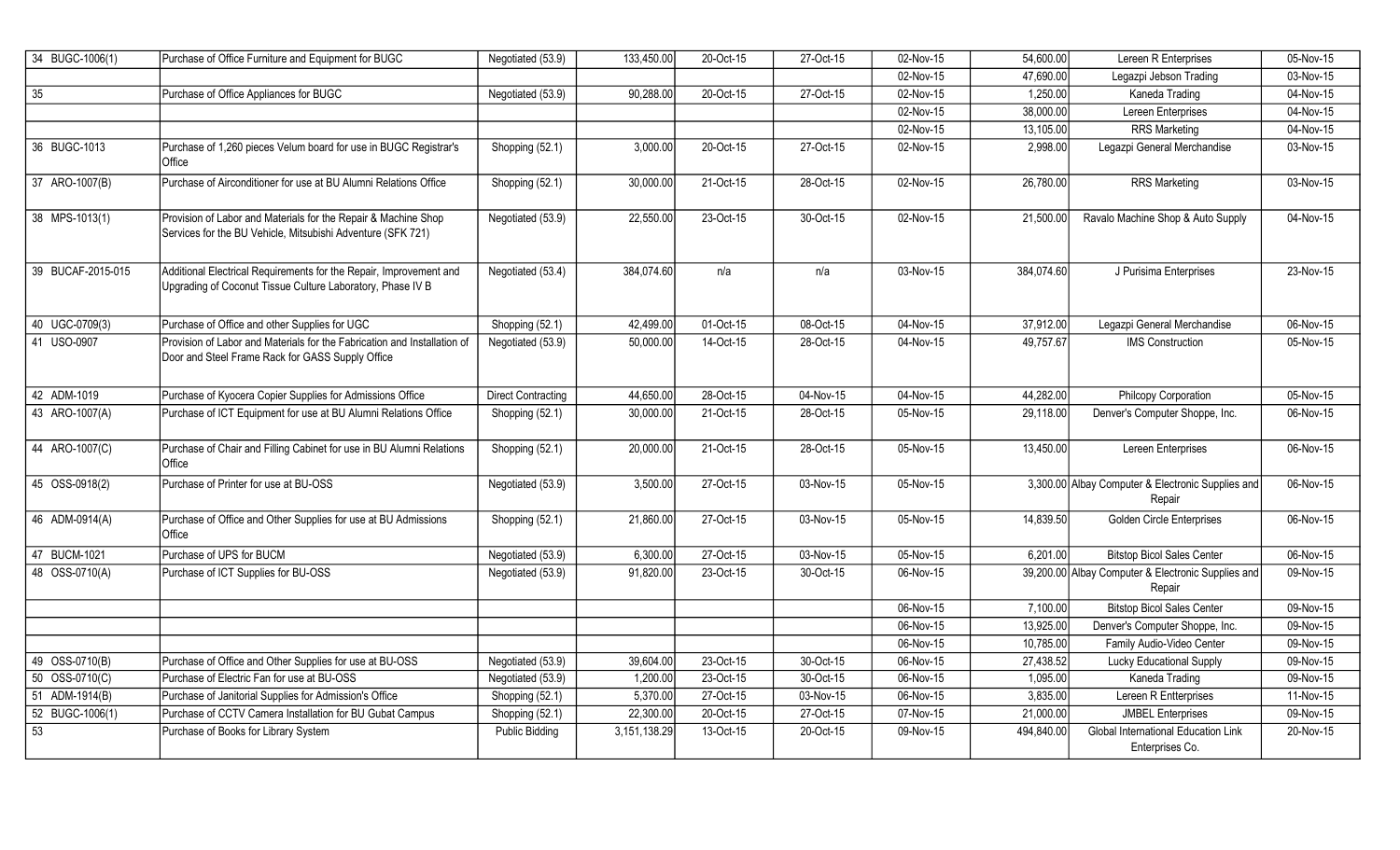|                  |                                                                                                                                      |                    |            |                         |           | 09-Nov-15 | 642,070.00 | International Book Royale, Inc.                              | 20-Nov-15 |
|------------------|--------------------------------------------------------------------------------------------------------------------------------------|--------------------|------------|-------------------------|-----------|-----------|------------|--------------------------------------------------------------|-----------|
| 54 IPESR-1029(1) | Provide Labor and Materials for the Sewing of Athletic Uniforms for<br>2015 Regional SCUAA Meet                                      | Negotiated (53.9)  | 310,600.00 | 02-Nov-15               | 09-Nov-15 | 09-Nov-15 | 247,460.00 | Sonny's Original                                             | 09-Nov-15 |
| 55 IPESR-1030    | Purchase of Supplies to be used during the 2015 Regional SCUAA<br>Meet                                                               | Shopping (52.1)    | 4,275.00   | 02-Nov-15               | 09-Nov-15 | 10-Nov-15 | 635.00     | New Evaness Educational Supply and<br>General Merchandise    | 11-Nov-15 |
| 56 BUCM-1102     | Provide Catering Services for the Faculty Development Evaluation on<br>November 12-13, 2015 at BUCM                                  | Negotiated (53.9)  | 24,000.00  | 03-Nov-15               | 10-Nov-15 | 10-Nov-15 | 21,000.00  | Legazpi Ad's Catering Services                               | 11-Nov-15 |
| 57 IPESR-1029(2) | Purchase of 379 Pieces Sleeping Mat for SCUAA                                                                                        | Shopping (52.1)    | 189,500.00 | 02-Nov-15               | 09-Nov-15 | 11-Nov-15 | 189,500.00 | Lereen R Entterprises                                        | 12-Nov-15 |
| 58 BACSO-1029 A  | Purchase of Office Supplies for BAC Office                                                                                           | Shopping (52.1)    | 6,900.00   | 03-Nov-15               | 10-Nov-15 | 11-Nov-15 | 3,248.00   | New Evaness Educational Supply and<br>General Merchandise    | 11-Nov-15 |
| 59 BACSO-1029 B  | Purchase of IT Equipment and Supplies for use at BU BAC Office                                                                       | Shopping (52.1)    | 118,250.00 | $\overline{03}$ -Nov-15 | 10-Nov-15 | 11-Nov-15 | 21,090.00  | Family Audio-Video Center                                    | 12-Nov-15 |
|                  |                                                                                                                                      |                    |            |                         |           | 11-Nov-15 | 75,000.00  | <b>Bitstop Bicol Sales Center</b>                            | 12-Nov-15 |
|                  |                                                                                                                                      |                    |            |                         |           | 11-Nov-15 | 950.00     | Denver's Computer Shoppe                                     | 12-Nov-15 |
| 60 BACSO-1029 C  | Purchase of Paper Shredder for BAC Office                                                                                            | Shopping (52.1)    | 45,000.00  | 03-Nov-15               | 10-Nov-15 | 11-Nov-15 | 39,995.00  | Denver's Computer Shoppe, Inc.                               | 12-Nov-15 |
| 61 PMO-1105      | Provide Labor and Materials for Printing of 13 Pieces Tarpaulin Banner<br>for External Auditors in Connection with the ISO 9001-2008 | Negotiated (53.9)  | 12,480.00  | 06-Nov-15               | 13-Nov-15 | 13-Nov-15 | 9,360.00   | Siodian Advertizing                                          | 13-Nov-15 |
| 62 BUGC-1006     | Purchase of Various ICT Equipment for BUGC                                                                                           | Negotiated (53.1)  | 484,138.72 | 04-Nov-15               | 11-Nov-15 | 16-Nov-15 |            | 250,800.00 Albay Computer & Electronics Supplies &<br>Repair | 18-Nov-15 |
|                  |                                                                                                                                      |                    |            |                         |           | 16-Nov-15 | 15,890.00  | Denver's Computer Shoppe, Inc.                               | 18-Nov-15 |
|                  |                                                                                                                                      |                    |            |                         |           | 16-Nov-15 | 21,800.00  | Denver's Computer Shoppe, Inc.                               | 18-Nov-15 |
|                  |                                                                                                                                      |                    |            |                         |           | 16-Nov-15 | 30,090.00  | Denver's Computer Shoppe, Inc.                               | 18-Nov-15 |
|                  |                                                                                                                                      |                    |            |                         |           | 16-Nov-15 | 38,975.00  | Denver's Computer Shoppe, Inc.                               | 18-Nov-15 |
|                  |                                                                                                                                      |                    |            |                         |           | 16-Nov-15 |            | 10,990.00 Albay Computer & Electronics Supplies &<br>Repair  | 18-Nov-15 |
| 63 MPS-1013(2)   | Purchase of Spare Parts for General Overhauling of Engine of Mits.<br>Adventure                                                      | Negotiated (53.9)  | 57,091.00  | 10-Nov-15               | 17-Nov-15 | 23-Nov-15 | 47,220.00  | Legazpi Champion Auto Supply                                 | 25-Nov-15 |
| 64 PDMO-1006(2)  | Provide Labor and Materials for the Replacement of Swing Door<br>Lockset at BU-OSS                                                   | Negotiated (53.9)  | 8,500.00   | 13-Nov-16               | 20-Nov-16 | 23-Nov-15 | 8,000.00   | Niet's Glass Aluminum Supply                                 | 25-Nov-16 |
| 65 PDMO-1006(2)  | Provide Labor and Materials for the Replacement and Alignment of<br>Swing Doors at BU-IMO                                            | Negotiated (53.9)  | 13,200.00  | 13-Nov-16               | 20-Nov-16 | 23-Nov-15 | 13,000.00  | Niet's Glass Aluminum Supply                                 | 25-Nov-15 |
| 66 OSS-1119      | Provide Labor and Materials for the Polo Shirt to be used during the<br>7th PASUC Culture and the Arts Festival on November 30, 2015 | Negotiated (53.9)  | 35,000.00  | 13-Nov-15               | 20-Nov-15 | 23-Nov-15 | 30,000.00  | Sonny's Original                                             | 24-Nov-15 |
| 67 PDMO-1112     | Purchase of Construction Supplies for Christmas Decoration at GASS                                                                   | Shopping (52.1)    | 84,540.00  | 13-Nov-15               | 20-Nov-15 | 23-Nov-15 | 81,891.00  | <b>Unico Trading</b>                                         | 24-Nov-15 |
| 68 HRMO-1111     | Purchase of One unti Cassette Tray for INEO163 Photocopier for use<br>at HRM Office                                                  | Direct Contracting | 1,807.00   | 27-Nov-15               | 27-Nov-15 | 24-Nov-15 | 1,807.00   | Copylandia Office System Corp.                               | 25-Nov-15 |